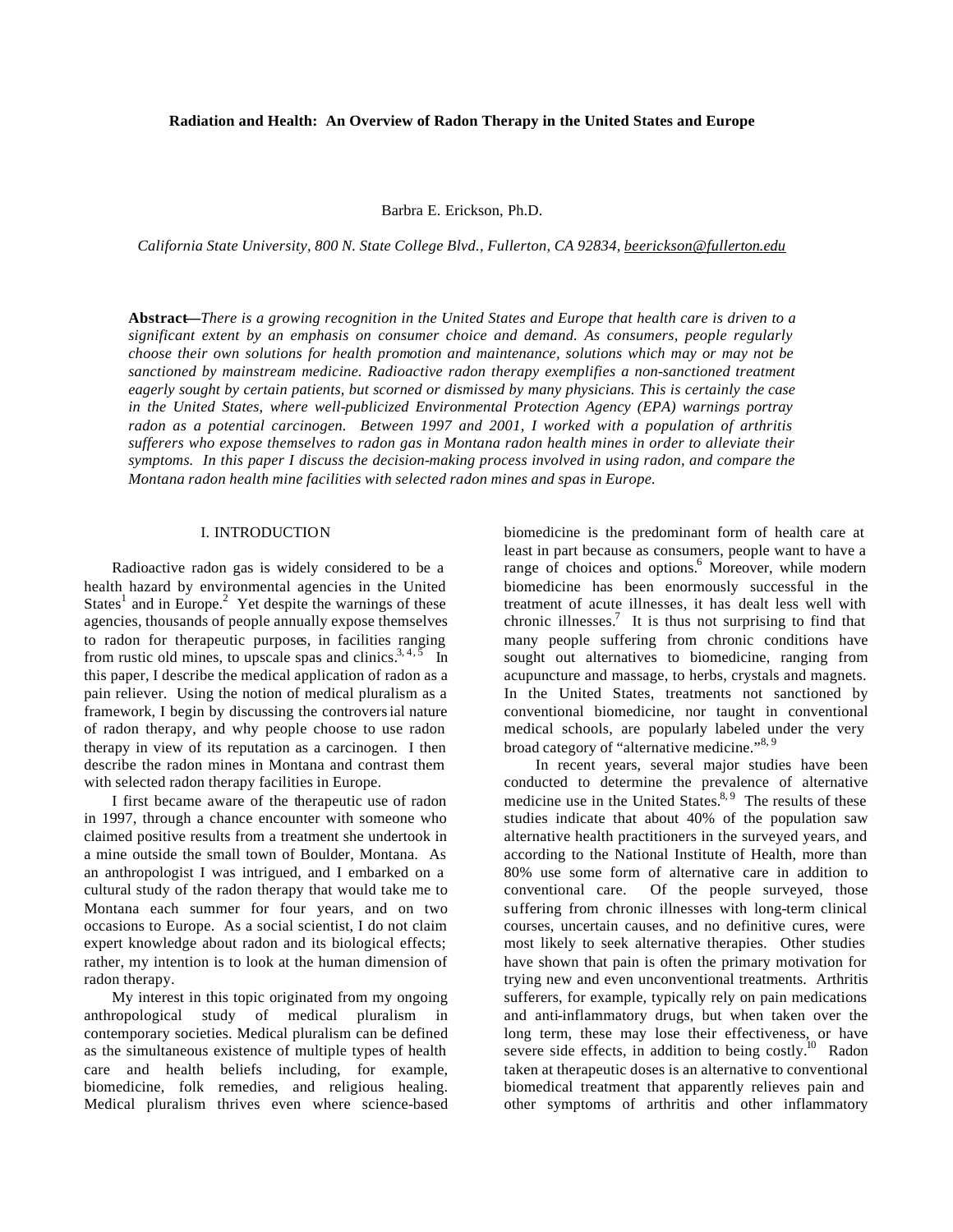diseases quite effectively. Because its effects are long lasting, and because it is relatively inexpensive, radon treatment allows many arthritis patients to discontinue using their medications for months at a time, thus providing relief from side effects and financial relief simultaneously.

### II. RADON THERAPY

The therapeutic use of radon involves the intake of radon gas either through inhalation, or by transcutaneous resorption of radon dissolved in water. Most of the radon is subsequently discharged through exhalation, but a small amount remains in the body as radioactive radon progeny, which are physiologically active through their continued decay.<sup>3</sup> In the United States, radon therapy can be obtained only by inhalation in four old mines near the small towns of Boulder and Basin, Montana. In Europe, radon therapy is available in multiple forms, including baths, steam, and inhalation in curative tunnels and mines. $4, 11$ 

# *Radon Controversy in the United States*

Radon therapy is not a sanctioned biomedical therapy in the United States, primarily due to continuing controversy over how much radon exposure is safe.<sup>12</sup> Environmental agencies in the United States and in Europe consider radon an indoor health hazard when it seeps from bedrock into buildings and accumulates.<sup>1, 2</sup> The major source of concern is that the decay of radon gas produces radioactive progeny which adhere to dust and smoke and be inhaled. The inhalation of these particles has been correlated with an increased incidence of lung cancer in uranium miners, although the correlation is strongest among smokers.<sup>2, 5</sup> The Environmental Protection Agency (EPA) and other agencies responsible for protection of the public believe that there is no level at which exposure to radon is safe.<sup>1, 13, 14</sup> Because of the correlation of high levels of radon exposure with cancer, these agencies extrapolate the same cancer risk to lower doses, applying the "linear, no-threshold" (LNT) model of radiation carcinogenesis. According to this model, any exposure to radon is harmful.<sup>1, 13, 14</sup>

However, some scientists take issue with the LNT model. This point of view is based on the *hormesis* phenomenon, the observation that small amounts of stress on biological organisms, caused by, for example, a chemical, heat or ionizing radiation have a stimulatory or even beneficial effect, although high doses of the same stressor are harmful or lethal.<sup>15-17</sup> According to this view, the linear extrapolation of the risk from high doses of radiation to low doses assumed by the LNT model greatly overestimates the risk of harm, and ignores the potential benefits. Low doses of ndiation have been found to stimulate growth,<sup>18</sup> DNA repair,<sup>19, 20</sup> antioxidant action,<sup>21,</sup>

 $22$  and immune response.<sup>23</sup> Other studies have shown that cancer rates actually decrease in populations exposed to low levels of radiation beyond normal background radiation.<sup>5, 24-28</sup> The overestimation of risk by the LNT model is considered important by hormesis advocates, because its cautious perspective prevents patients from receiving low-level ionizing radiation treatments, such as radon, which might help them. Moreover, if radon levels were held to the standards mandated by the EPA and other agencies following the LNT model, the costs of residential radon abatement would be extraordinarily high.<sup>12,29</sup>

Because of the controversial nature of radon and its potential dangers, radon therapy exists completely outside of the biomedical health care system, and is never covered by medical insurance. Thus it most assuredly fits the American definition of an "alternative therapy." As a result, many of the Montana mine visitors report that they hesitate to inform their doctors, or even family and friends, about their decisions to try radon. They tend to resent the governmental agencies, which, in their eagerness to protect the public, may "take away" a method of pain relief that these people believe is very effective. They also blame the American Medical Association, rightly or wrongly, for failing to conduct clinical tests on the efficacy of radon.

# *Radon in Europe*

Radon therapy in Europe exists in a completely different cultural context. The concerns of European environmental agencies about the hazards of indoor radon contaminations are similar to those in the United States, however this has not seemed to preclude the medical use of radon. In part, this is because European countries tend to incorporate within their biomedical health care systems many of the genres of treatment categorized as "alternative" in the United States. Although each European nation has unique customs, regulations, and laws concerning precisely which types of therapies may be practiced, in general there is a much greater acceptance of naturopathy, homeopathy, manipulative techniques, and traditional medicines within the health care system.<sup>6</sup> For example, the legislative framework governing the practice of alternative medicine in Germany is permissive, allowing patients to choose orthodox practitioners, complementary practitioners who utilize multiple approaches, or naturopathic healers.<sup>6</sup> Physicians in general are free to work with a much broader range of therapies, and radon is one of the many possible choices.

In addition, radon treatment is an established therapy that builds on centuries-old spa therapies.<sup>30</sup> Spas and spa towns are plentiful throughout Europe, where patients "take the waters", both as baths and for drinking; however radon baths are prescribed only after a thorough examination has indicated its application for a particular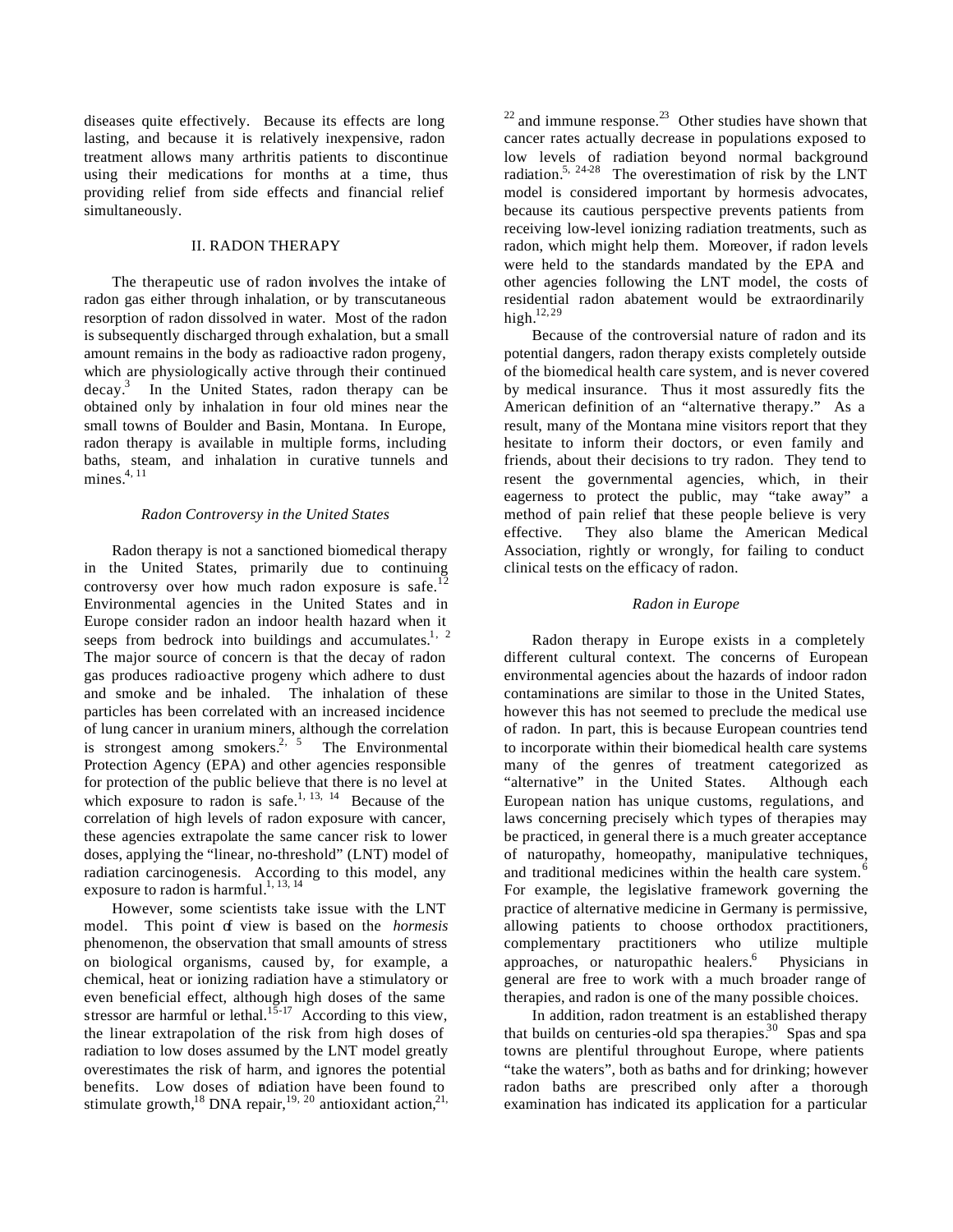health problem. In radon curative tunnels such as the Gasteiner Heilstollen in Austria where radon is inhaled, patients are also examined and a specific dose of radon prescribed for their individual conditions. In the words of Dr. Hornátova, former medical director of the Radium Palace in the Czech Republic, radon treatment is definitely not considered to be an "alternative therapy," nor is it considered to be a nature cure. Rather, it is simply one of many science-based treatment possibilities. 31

# III. RADON HEALTH MINES IN MONTANA, U.S.

Currently there are four radon health mines in operation in Montana. Radon treatment in these mines is a passive self-treatment in that it involves nothing more than exposing the body to radon by entering the mine. The brochures printed by each radon mine suggest that the optimum treatment program consists of thirty-two one-hour visits over the course of about ten days. These are typically taken in two to three visits per day, for a total of three hours exposure per day. During their visits to the mine, people sit on the chairs and padded benches placed alongside the tunnel walls, where they may read, sleep, or sit and talk with one another. Another popular pastime while in the mines is to sit at tables and play cards or board games. Between visits, the mine visitors are urged to rest, breathe deeply, and drink plenty of water. Radon therapy is not only a self-treatment in this sense, but it is also self-directed. Mine clients are not supervised, and they are expected to keep track of their time in the mines in conformity with the suggested time limits, and an honor system assume that the clients will take only the number of "treatment" they have paid for.

No medical personnel of any kind are available on the premises, and no medical records or referrals are required for admittance. There are rules, however: neither pregnant women nor children under the age of eighteen should use the mine without the express prescription and advice of a licensed physician. The Department of Health and Environmental Sciences of the State of Montana does not actively regulate these mines; they have taken a "hands off" approach and do not inspect the mines or test the levels of radon on a regular basis. However, they have stipulated that an exposure of thirty-two hours per year is acceptable.

## *Radon Concentrations*

Radon in the Montana mines is measured in picocuries per liter of air. According to EPA standards, the maximum home exposure should be no more than 4 pCi/L, and ideally, when technology allows, this level of radon should be reduced to 2  $pCi/L$ .<sup>1</sup> Concentrations above this level are considered to be dangerous by the EPA. At the mines, radon concentrations are as high as

1600 pCi/L. According to a test made by the State of Montana Department of Health and Environmental Sciences in 1991, radon concentrations in the six mines then in operation ranged from 233 to 1296 pCi/L. However, Patricia Lewis, current owner of the Free Enterprise Radon Health Mine, has been having the radon concentration in her mine tested on a regular basis by independent laboratories, with results ranging from 1100 to 1600 pCi/L in the various parts of the mine tunnel.

### *Characteristics of the Radon Mines*

Besides the radon concentrations, there several major differences between the Montana mines. The Free Enterprise Mine is the only one actually located underground; its mine tunnel is eighty-five feet underground, and must be reached by an elevator. The other mines are horizontal tunnels that one simply walks into. One of them was never actually a working mine; its tunnel was dug specifically for radon mine visitors. Another major difference is the amount of water present. Two of the mines have a stream of water running alongside the tunnel's length, possibly from excessive water seepage. For some mine visitors, this water is a bonus, as it is believed that soaking affected limbs, hands, and feet in the cold, radon-enriched water will add to the effectiveness of the treatment. To facilitate this, the Merry Widow Mine provides buckets and hoses, with seats that face the water channel. All of the mines are cold inside, averaging about  $60^{\circ}$  F, and as a result they have installed heat lamps along the tunnels. It is not unusual to see people bundled in light blankets, and wearing jackets.

The towns of Basin and Boulder near which the mines are located are very small, with populations of 250 and 1750 respectively; thus accommodations are limited. In addition to several small motels, all of the mines provide camping areas, recreational vehicle hookups, cabins, trailers, or a combination of these. These enable many of the mine visitors to stay onsite where they can conveniently take their daily treatments. The costs of treatment regimens vary, but the most expensive is still very reasonable, compared to expensive drugs or surgery, at about \$150 for thirty-two hours in the mine.

#### *The Free Enterprise Radon Health Mine*

The original radon health mine in Montana was the Free Enterprise Mine, which officially opened for treatments on June 23, 1952. Wade Lewis, the owner, had been shipping commercial grade uranium ore from this mine since 1949, but the focus of the mining operation changed abruptly in 1951, with a visit from the wife of one of the mining engineers. She had severe bursitis in her shoulder, but after a visit down into the 85 foot deep mine shaft she claimed to be pain free. She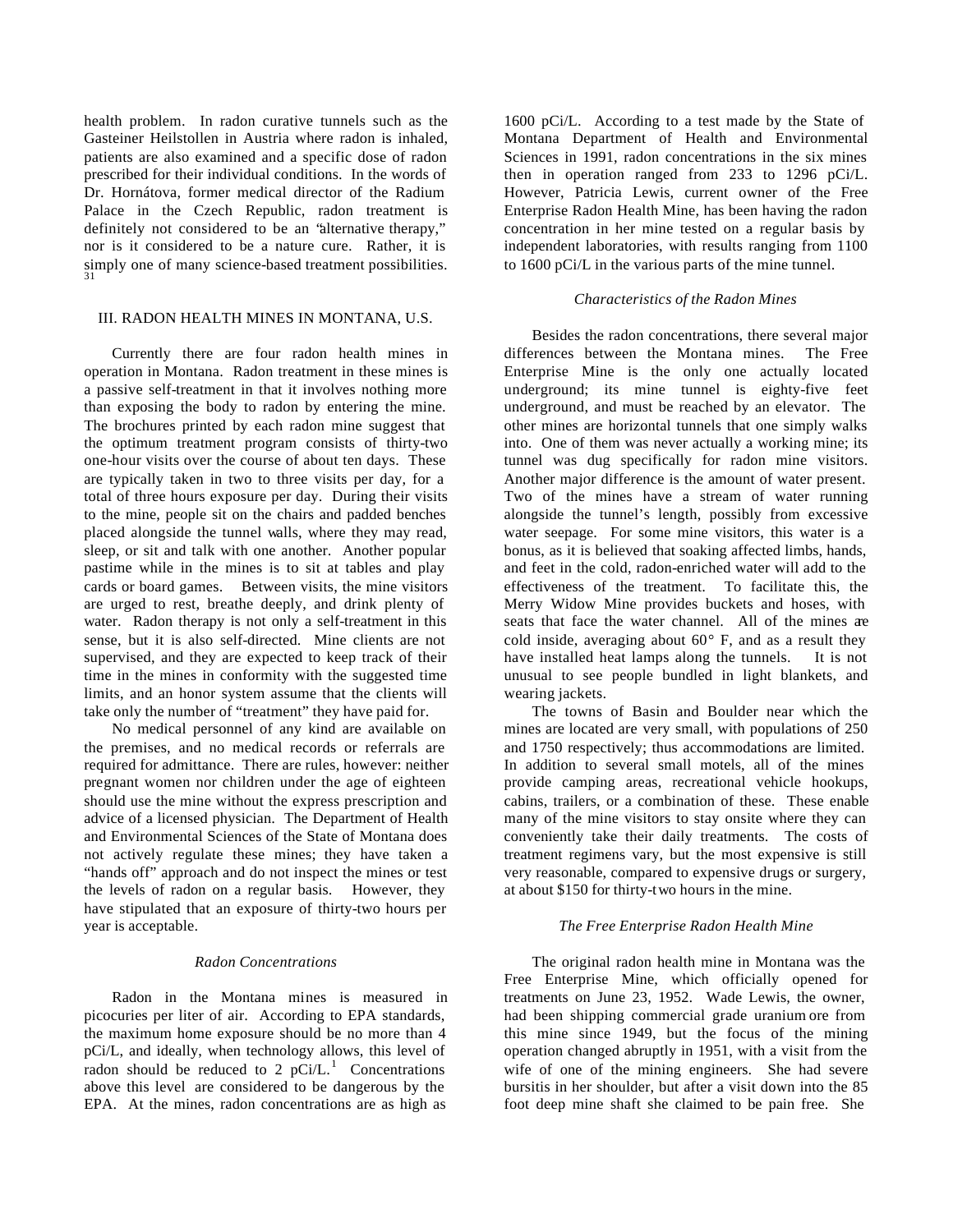called a friend in Los Angeles, who called other friends, and before long the Free Enterprise was inundated with requests from people with arthritis who wanted to go into the mine for "treatment." By 1952 the numbers of people wanting time in the mine were so great that Lewis decided to close his mining operation and re-open as a "health mine" after making a number of improvements for safety and accessibility.<sup>3</sup>

According to local newspapers, by 1954 tens of thousands of people had traveled to Montana to visit either the Free Enterprise Mine, or one of the other local mines that also claimed to have radon and had opened their tunnels to the arthritic public. The American Medical Association (AMA) at that time proclaimed radon therapy for arthritis pain to be a medical hoax and a promotional scheme. The manager of the Free Enterprise Mine asked the AMA to send a qualified observer, but no one was willing to go unless the mine agreed to pay salary and living expenses for several months. The observation by the AMA never took place.<sup>33</sup>

Today, approximately 500 people visit the Free Enterprise Mine every year. Many of the mine's clients are repeat visitors, some of whom have been coming to the mine for years. Many of the people I interviewed claimed that after spending two weeks at the Free Enterprise, they were able to stop taking their medication, and to remain relatively pain-free for as long as a year. Several described how, as time went by, they gradually noticed the return of their symptoms, and would then know it was time to return to Montana for a "tune-up." Some clients were able to stretch their visits to one every other year.

In 1998 I collected demographic data from client file cards kept by Patricia Lewis, in order to gain an overview of the clientele who used the mine in the five-year period between 1993 and 1997. Most of this clientele is over the age of 65. There were approximately equal numbers of males and females. Of the 807 individuals I sampled, 83 had been using the mine for twenty years or more, and 173 for ten years or more, indicating a high level of satisfaction with radon therapy. Within this time period, the vast majority of mine clients suffered from arthritis and other rheumatic ailments. Other common complaints were respiratory illness, skin problems, and allergies. Also represented were systemic diseases including scleroderma and lupus, and in fact, several of the mine visitors I interviewed had been treating these conditions with radon for years, with great success.

One of the frequent topics of conversation among the mine visitors is the fact that Europe has radon mines and spas. People are all too aware that what they are doing at least in the view of the EPA—is considered to be irrational in the United States, especially given the rustic and non-medically supervised setting. In addition to the apparently real pain and symptom relief they experience, another way to justify their use of radon is to focus on its

acceptance within the biomedical health care system in Europe. Patricia Lewis has made it her goal to become knowledgeable about the science that supports medical radon use, and she has amassed a large collection of journal articles that mine guests may read, if they wish.

## IV. RADON THERAPY IN EUROPE

Compared to the rustic mine tunnels in Montana, radon therapy in Europe is much more upscale, a reflection of its accepted status as science-based, and as simply one of a range of possible treatment modalities. Radon therapy facilities in Europe also have the advantage of being generally covered by health insurance. During my trips to Europe, I visited three spas, one radon steam bath, two curative tunnels, and one radon mine. I present brief descriptions of these here. All information is from interviews with medical staff.

## *Radon Via Bath or Steam*

The German spas Schlema and Sibyllenbad function both as "relaxation spas" and as curative spas. The clientele thus may include people visiting for the day, as well as patients coming for a *Kur* who stay in local hotels or guesthouses and use the spa for three or more weeks. Both spas have indoor and outdoor pools, and offer a variety of treatments, including massage, sauna, hot sand beds, warm mud packs, and various types of mineral baths, including radon baths.

Radon baths must be prescribed by the clinic doctor, and the concentration of radon is specific to each patient's needs. Radon is always given in a bath here. One reason is that the warm bath, especially with added  $CO<sub>2</sub>$ , increases circulation and thus increases the uptake of radon into the bloodstream. Baths, which are given in tubs covered so that only the patient's head is out, also have the advantage of reducing exposure to and inhalation of alpha decay particles. The bathtub covers also help to keep the radon gas from dissipating as it emanates from the water. A typical course of treatment consists of nine radon baths over a three week period.

The Radium Palace in the Czech Republic also offers a number of treatments in addition to radon, but the "relaxation spa" model is definitely not emphasized. The employees prefer to describe the spa as a medical facility that specializes in the therapeutic use of radon. Medical conditions treated here include diseases of the motor system, inflammatory and degenerative states, posttraumatic and post-surgical conditions, and metabolic diseases. The primary effort of the spa is to relieve pain and symptoms, and to help patients reduce or eliminate their medication. Patients at the Radium Palace must bring a doctor's recommendation, their medical records, and a treatment proposal from the physician. In addition, every patient is then examined by staff physicians before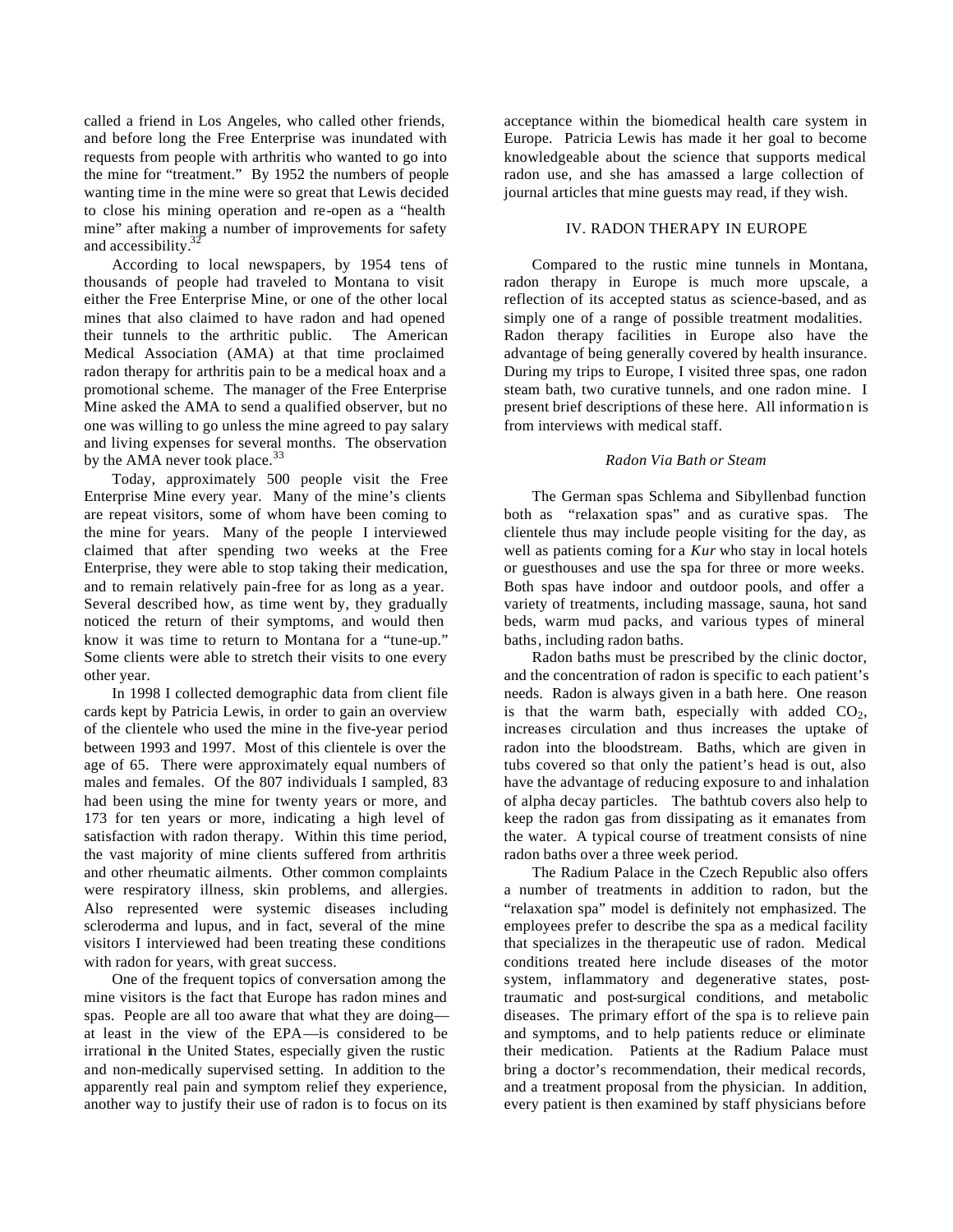treatment can begin, and a specific treatment plan is drawn up for each patient. Recommended treatment courses consist of twelve to fifteen baths over a three week period.

I briefly visited another type of radon therapy establishment in Austria called Dunstbad, whose treatment regimen was based on similar principles, but used steam rather than bath water as a vehicle for radon uptake. At Dunstbad, patients undress and sit on a bench inside a large container, with only their heads exposed. A towel is tucked around the patient's neck to prevent radon from escaping through the opening. Warm radoncontaining steam is then pumped into the container, where radon will enter the bloodstream in the manner it does in a bathtub. In all of these examples, the warmth of the bathwater or steam brings the blood to the surface of the skin, and enhances the uptake of radon.

## *Radon Via Inhalation*

The other radon treatment locations I visited were old mines or tunnels, which rely on inhalation of radon gas for the therapeutic effect. The owners and/or medical directors of these facilities believe that the concentration of radon inhaled is not high enough to be risky, or in any case, that the benefits far outweigh the potential risks. With only one exception, these curative tunnels are connected with a clinic, and as with the radon spas, patients were always examined and prescribed a specific treatment program including the number and length of treatments as well as the concentration of radon deemed most therapeutic for each individual.

The exception I refer to is the Erze Mine [pseudonym] in Germany: the only European radon facility I visited that is not operated as a medical clinic, nor staffed with medical personnel. In this regard, it is most closely analogous to the Montana mines. This mine is cold and wet, and seating consists of plastic reclining lawn chairs. Because the owner is not a medical professional, he does not advertise his mine as having radon, but rather as having "special air." Nevertheless, he gets many customers, primarily from local hospitals that bring respiratory patients to the mine in buses. Unlike the Free Enterprise Mine, the Erze Mine rarely has arthritis patients; about 75% have asthma, 15 to 20% have bronchitis or croupe, and the remainder has psoriasis. Radon concentration here is also higher than the Free Enterprise, varying from about 950 to 3600 pCi/L in different areas of the mine tunnel.

Bad Kreuznach Radonstollen near Frankfurt, Germany, is a manmade tunnel, and it is only one of the range of treatments available at its adjoining *kurhaus* and hotel. In many ways, this facility is similar to Schlema and Sibyllenbad, in that patients stay at the spa for three or more weeks, and can use mineral baths as well as the radon tunnel. However, Bad Kreuznach does not offer

radon baths; radon is only available through inhalation in the curative tunnel, where the concentration of radon averages about 1350 pCi/L. In contrast to the Erze Mine, the radon tunnel is warm and dry, and patients recline in comfortable chairs. According to the spa doctor, patients experience a significant reduction in pain and are able to reduce their medications. They are always referred by their personal physicians, and their treatments are generally covered by health insurance.

Finally, the European mine that is best known and most talked about in Montana is the Gasteiner Heilstollen (Curative Tunnel) in Badgastein, Austria. The discovery of the area's radon and its potential for pain relief is amazingly similar to that of the Free Enterprise Mine, but with a very different end result. Bad Gastein is an alpine resort located in the Hohe Tauern National Park. The Gastein region has a long history of being a health resort, dating back to the 13th century. The radon thermal springs themselves are estimated to be about 3000 years old. Long before any scientific evaluation of the water's mineral content, this area had been prized for the healing qualities of its thermal springs, especially for chronic rheumatic conditions of the muscles, tendons, and joints.

Then in 1940, radon gas was discovered in an old subterranean gold mine at Bockstein village, about 3.5 miles from Badgastein. As the story goes, prospectors had entered the old tunnels looking for gold, but without much success to reward their hard work. About 1800 meters inside the mountain they found a very warm and humid climate, and at some point felt an inexplicable relief from their sore muscles and joints. Their tale prompted scientists to look more closely at the mine. The mineshaft was transformed into an emanatoriu m for radon, considered to be especially effective because the mine is naturally hot (98°F to 106.6°F) and humid (between 70 and 100%). The combination of heat, humidity and radon is thought to be particularly effective for therapeutic purposes. Not only do patients take in radon through inhalation, but because they are in a hot moist atmosphere, radon is also absorbed into the blood stream through the skin, in much the same way it does in a hot radon bath.

The Gastein Thermal Gallery is part of the Badgastein Thermal Spa and Therapy Center. The resort offers a radon thermal pool and includes 17 radon springs, which generate about 5 million liters of water per day at a temperature of up to  $47^{\circ}$ C (116 $^{\circ}$ F) and a radon content of about 740 kBq per cubic meter. The air in the thermal tunnel has a radon concentration of 4500 picocuries, which is more than twice the radon concentration of the Free Enterprise, and about 1000 times greater than the EPA recommended maximum of 4 pCi/L. Treatment consists of ten trips into the tunnel with at least one day between each trip, although the course of treatment may be individualized. Individualized dosages are based on the patient's condition and physical constitution. Many of the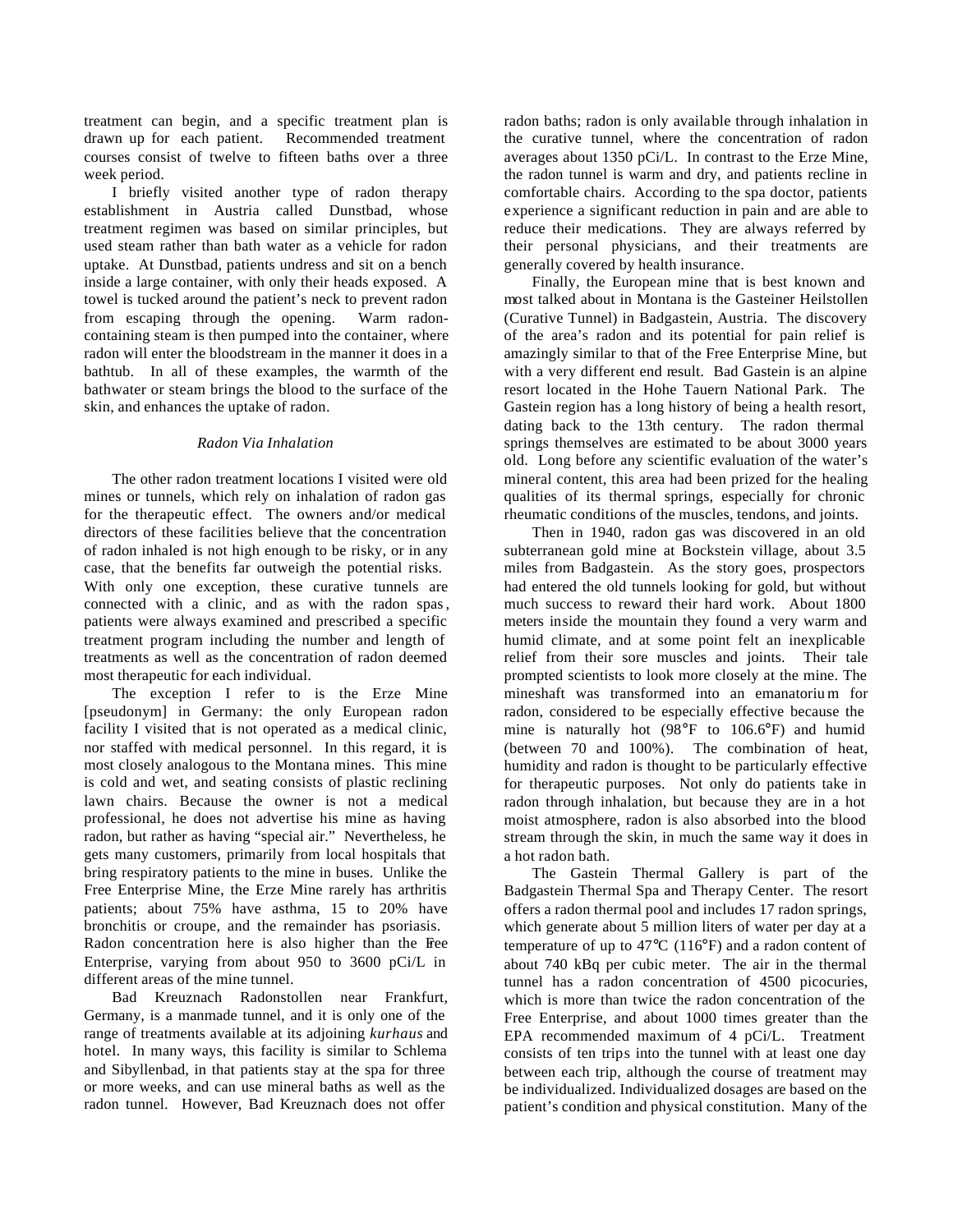patients here suffer from ankylosing spondylitis, a type of arthritis that affects the spine. $3,34$ 

The radon treatment begins at the clinic, where a physician performs a complete physical workup on each patient. The purpose of this extensive exam is to determine how much radon is required by the individual's condition, as the tunnel has areas with varied radon concentration. Moreover, clinic doctors want to make sure that the patient will be able to tolerate the extremely hot and humid conditions of the tunnel, so blood pressure and heart conditions are taken into account. Once patients have been assigned the proper radon regimen, they proceed to a special train that takes patients from the clinic into the mountain. According to the medical director, most people take radon treatments as part of a *kur*, and so in addition to using the other clinic facilities such as massage and calisthenics—patients may also use the thermal baths at nearby Badgastein, or even walk or hike in the alpine hills surrounding the small valley. Health insurance in Austria and Germany covers up to 90% of the cost.

## V. DISCUSSION

Due to time and language constraints, I was not able to interview European radon users in the way I have tried to do for Montana mine clients. Nevertheless, it is possible to make some broad comparisons. Most importantly, the biomedical status of radon therapy in Europe makes a patient's decision to use radon simply a case of following the doctor's recommendation, in contrast to the struggle to rationalize and justify one's actions that American mine users often experience. Certainly, as I have discussed previously, European environmental protection agencies are just as concerned with excessive indoor radon as their counterparts in the United States. But in Europe there is the sense that medically supervised radon treatment, where used, is scientifically valid, along with the recognition that radon therapy is something completely apart from the potential health problems that might result from living in a radonfilled house. The spa or clinic doctors (as in Radium Palace, Bad Gastein, Bad Kreuznach) claim their patients are NOT afraid of radon; after all, they are seeking it out, and in some cases coming specifically to that spa *because* it is one of the few that does have radon. This is true even though people are "interested" in the public radon problem.

The *kur* tradition that serves as a framework for European radon therapy is culturally well known, and is viewed as a normal treatment regimen, not the "alternative therapy" that three weeks of hot springs and massage would certainly be considered in the United States. The medical director at the Radium Palace was adamant that radon therapy there was not considered a *nature cure*, nor was it any kind of "*alternative medicine*" in the sense that the term is commonly used. With the long history of "taking the waters" in Europe, radon in baths easily becomes merely one of many possible types of curative baths. Where radon is taken as inhalation, the curative tunnels are invariably used in conjunction with a spa. Patients, therefore, consider radon as simply a part of standard medical practice. Further, the elegance and luxury of Schlema, Sibyllenbad, the Radium Palace, and the Bad Kreuznach *kurhaus* help to make radon therapy in Europe seem credib le, scientific, and upper class.

Of course, in a sense image is everything. When journalists go to Montana to interview mine owners and visitors about radon therapy, they are often unable to hide their disdain, or in some cases, their fear of the radiation. In the tunnel of an old mine, talking to a group of arthritic elderly people playing cribbage, it can be difficult for some of these journalists to keep an open mind about scientific studies supporting radon treatment, and easy to assume that the place is run by amateurs seeking to make a profit from gullible ill people. If the Montana mines looked like the spas in Europe, if they looked like anyone's cognitive model of a real, professional, medical facility, and if there were a doctor on staff, then they would undoubtedly be taken more seriously. Instead of drawing conclusions based on the appearance of the place, perhaps more attention would be paid to the science that explains why these people are there to begin with.

Because the medical establishment in the United States does not see fit to seriously consider the potential health benefits of radon therapy, Montana mine owners with limited financial resources must simply make do with whatever amenities they can afford to provide. Montana mine clients are obviously willing to use the comparatively rustic Free Enterprise Mine, but they clearly realize the implications of the economic differences between Montana mines and European mines and spas. As providers of a non-sanctioned therapy in the United States, the owners of the Free Enterprise Radon Health Mine cannot be expected to provide the luxurious accommodations so artfully depicted in the European brochures, nor can they charge high fees. Mine clients need radon therapy to be reasonably priced because as a non-sanctioned therapy it is not covered by medical insurance. Complaints among the mine visitors about the American Medical Association, the Environmental Protection Agency, and the medical profession in general, reflect the beliefs of many mine clients that the lack of support for radon therapy in the United States is to a great extent economically driven. There is the feeling among mine clients that American doctors and pharmaceutical companies will purposely avoid radon therapy, regardless of its merits, because it has less profit potential. The fact that radon therapy is accepted in Europe is not only a validation of their own health decisions, but it is also a criticism of the American system of health care, and of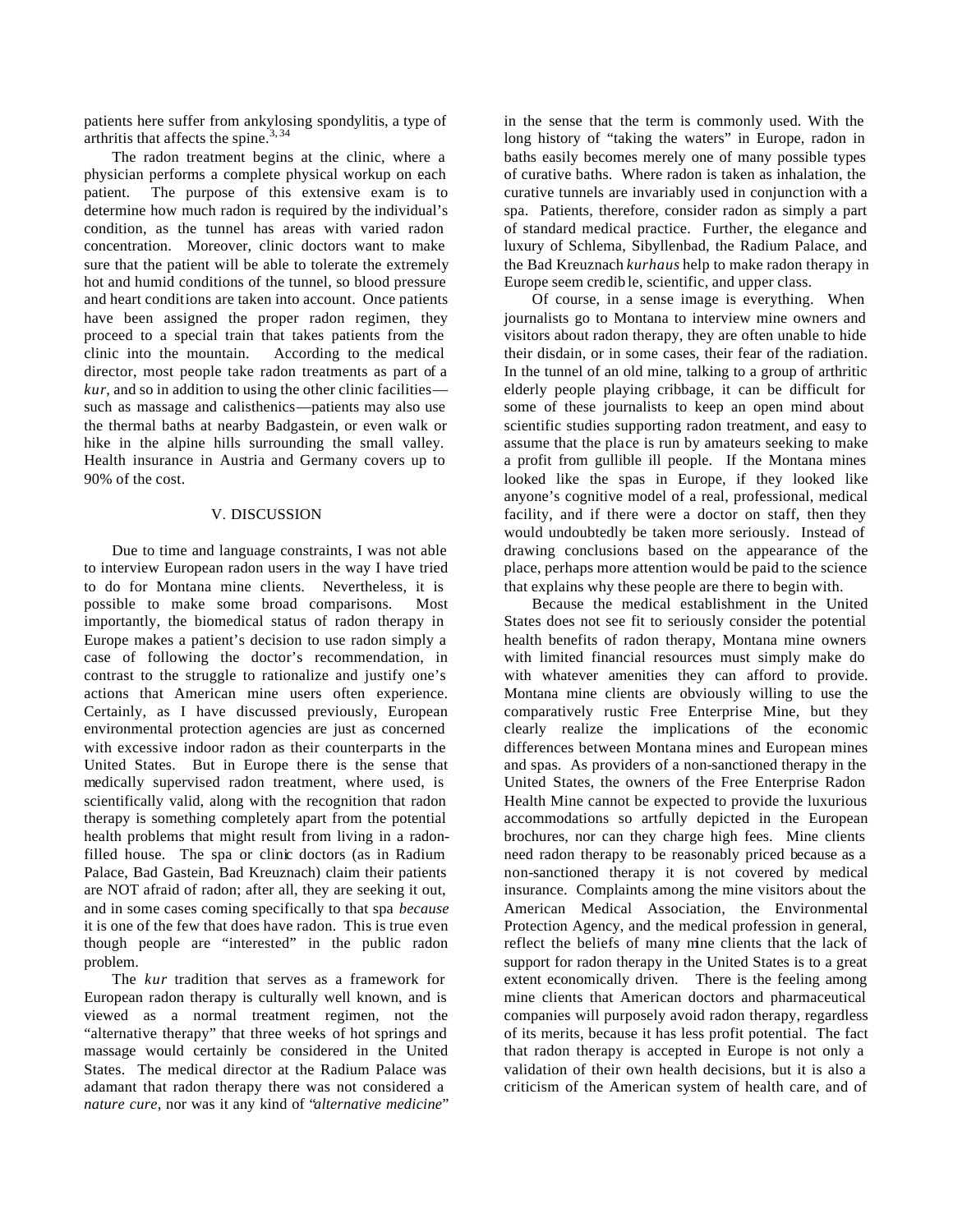the biomedical and governmental institutions that force people to risk ridicule by sitting in an old mine.

People need and want choices and options in their health care for a number of reasons. Some of these reasons are economic, not only because the cost of health care in general continues to increase dramatically, but also because chronically ill people must take medications for many years, something that can be a severe financial burden. Moreover, we are frequently reminded in periodicals and newspapers that millions of Americans have no health insurance at all, placing a premium on any type of effective treatment—such as radon therapy—that can be obtained at a reasonable price. Secondly, the people who use radon therapy are predominantly elderly. With increasing age, the body metabolizes medications less efficiently, and compounding the problem, age brings more chronic illnesses, and the increased likelihood that multiple medications are being taken. Drug side effects, which can be severe at any age, can be worse for elderly people. And, according to many mine visitors, the medications they had been taking had lost their effectiveness over time.

Radon therapy should continue to be studied with an open mind, so that its potential for pain relief can be made one of many medical options available to people everywhere.

### ACKNOWLEDGMENTS

I wish to thank Patricia Lewis and her husband Burdette Anderson, owners of the Free Enterprise Radon Health Mine, for their invaluable assistance in this project. I also extend my deepest appreciation to Dr. Albrecht Falkenbach at Gasteiner Heilstollen, MUDr. Hornátova at the Radium Palace, Professor Dr. Henning vonPhilipsborn of Regensberg University, and many others who graciously helped me to explore radon therapy in Europe.

## REFERENCES

- 1. EPA. "Radon: the Health Threat With a Simple Solution. A Physician's Guide," Publication 401-K-93-008, Washington D.C. (1993).
- 2. BECKER K, "Is Radon Dangerous for Our Health?" *Proceedings of the 7th International Conference on Nuclear Engineering Special Symposium*, Tokyo (1999).
- 3. FALKENBACH A, WOLTER N. "Radonthermalstollen-Kur zur Behandlung des Morbius Bechterew," *Research in Complementary Medicine,*  277 (1997).
- 4. PARKER D. Letter to sponsors of the Free Enterprise Radon Health Mine, Boulder, Montana, regarding his trip to Moscow, Austria, West Germany, and France (1987).
- 5. COHEN B. "Test of the Linear-No-Threshold Theory of Radiation Carcinogenesis for Inhaled Radon Decay Products," *Health Phys* **68**(2):157 (1995).
- 6. ALDRIDGE D. "Unconventional Medicine in Europe," *Advances: The Journal of Mind/Body Health* **10**:1 (1994). Available at: http://www.healthy.net/library/articles/advances/aldri dge.htm
- 7. ROBERTO K. "Chronic Pain and Older Women: An Agenda for Research and Practice." *Journal of Women & Aging,* **6**(4):111 (1994).
- 8. EISENBERG D, KESSLER C, FOSTER F, et al. "Unconventional Medicine in the United States: Prevalence, Costs, and Patterns of Use." *New Engl J Med* **328**(4):246 (1993).
- 9. EISENBERG D, DAVIS R, ETTNER S, et al. "Trends in Alternative Medicine Use in the United States, 1990-1997." *JAMA* **280**(18):1569 (1998).
- 10. KRONENFELD J, WASNER C. "The Use of Unorthodox Therapies and Marginal Practitioners." *Social Sciences and Medicine* **16**:1119 (1982).
- 11. BECKER K. "Health Effects of High Radon Environments in Central Europe: Another Test for the LNT Hypothesis," *Nonlinearity in Biology, Toxicology, and Medicine* **1**(1):3 (2003).
- 12. THOMAS T, GOLDSMITH R. "Department of Energy Radiation Health Studies: Past, Present, and Future." *Radiation and Public Perception: Benefits and Risks,* American Chemical Society, Washington D.C. (1995).
- 13. BEIR IV, Committee on the Biological Effects of Ionizing Radiation. U.S. National Research Council. National Academy Press, Washington D.C. (1988).
- 14. MILLER, COFFEY. "Radon and You: Promoting Public Awareness of Radon in Montana's Air and Ground Water," Montana Bureau of Mines and Geology (1998).
- 15. LUCKEY TD. "The Evidence for Radiation Hormesis," *21st Century Science & Technology* **9**(3):12 (1996).
- 16. MUCKERHEIDE J. "The Health Effects of Low Level Radiation: Science, Data and Corrective Action," *Nuclear News* **38**(11):61 (1995).
- 17. POLLYCOVE M. "The Issue of the Decade: Hormesis." *Eur J Nucl Med* **22**(5):399 (1995).
- 18. STEBBING A. "Hormesis: the Stimulation of Growth by Low Levels of Inhibitors." *The Science of the Total Environment* **22**:213 (1982).
- 19. KONDO S. "Apoptotic Repair of Genotoxic Tissue Damage and the Role of P53 Gene," *Mutation Research* **402**:311 (1998).
- 20. KONDO S. "Tissue Repair Error Model for Radiation Carcinogenesis," *Proceedings of the 12th International Congress on Photobiology*, Milano, Italy (1998).